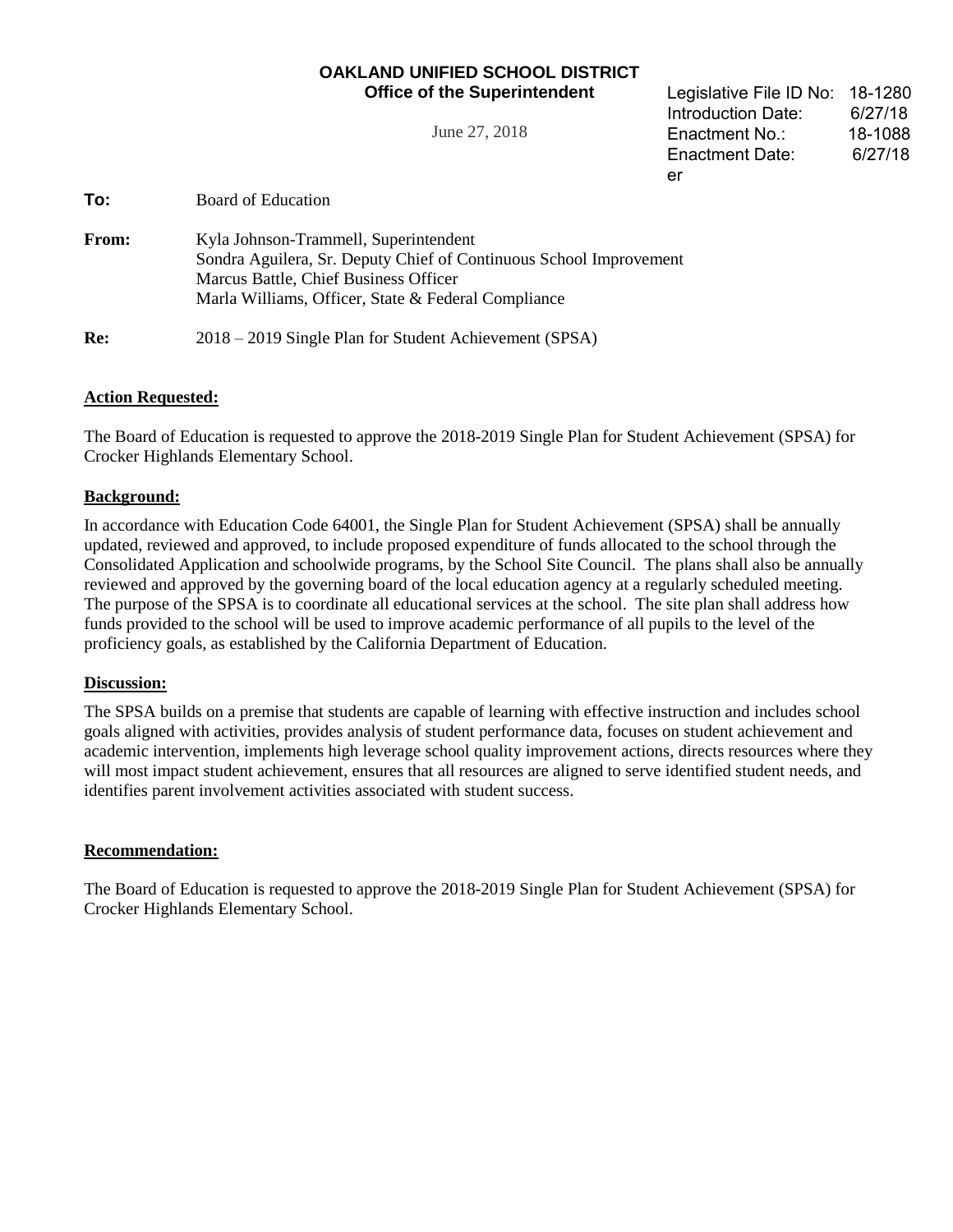

# **2018-2019 Single Plan for Student Achievement (SPSA)**

| <b>Crocker Highlands Elementary School</b> |
|--------------------------------------------|
| 1612596001754                              |
| Jocelyn Kelleher                           |
| 4/20/2018                                  |
|                                            |

The Single Plan for Student Achievement (SPSA) is a plan of actions to raise the academic performance of all students. California Education Code sections 41507, 41572, and 64001 and the federal Every Student Succeeds Act (ESSA) require each school to consolidate all school plans for programs funded through the Consolidated Application (ConApp) into the SPSA.

For additional information on school programs and how you may become involved locally, please contact the following person:

| <b>Contact: Jocelyn Kelleher</b>  | <b>Position: Principal</b>       |
|-----------------------------------|----------------------------------|
| <b>Address:</b> 525 Midcrest Road | <b>Telephone: 510-451-5900</b>   |
| Oakland, CA 94610                 | Email: jocelyn.kelleher@ousd.org |

*The District Governing Board approved this revision of the SPSA on:* 6/27/2018

**OAKLAND UNIFIED SCHOOL DISTRICT Kyla Johnson-Trammell, Superintendent Aimee Eng, Board President**

Legislative File ID No: 18-1280 Introduction Date: 6/27/18 Enactment No.: 18-1088 Enactment Date: 6/27/18 er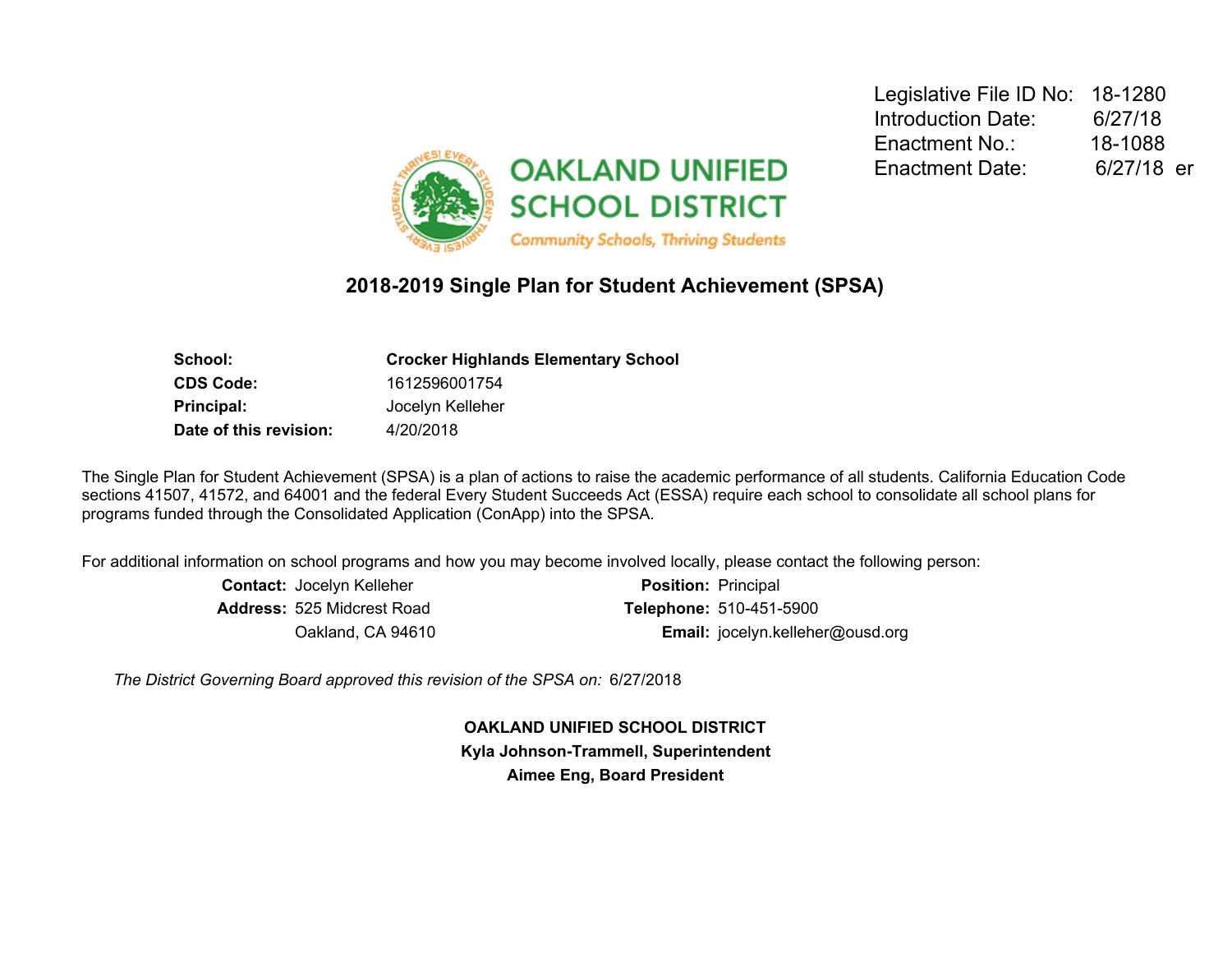| 2018-2019 Single Plan for Student Achievement Recommendations and Assurances |                                                             |                                |  |  |  |
|------------------------------------------------------------------------------|-------------------------------------------------------------|--------------------------------|--|--|--|
| Crocker Highlands Elementary School<br><b>School Site:</b>                   | Site Number: 111                                            |                                |  |  |  |
| Title I Schoolwide Program                                                   | Local Control Funding Formula (LCFF) Base Grant<br>$\times$ |                                |  |  |  |
| Title I Targeted Assistance Program                                          | <b>LCFF Supplemental Grant</b>                              | 21st Century                   |  |  |  |
| After School Education & Safety Program (ASES)                               | <b>LCFF Concentration Grant</b>                             | School Improvement Grant (SIG) |  |  |  |

The School Site Council (SSC) recommends this comprehensive Single Plan for Student Achievement (SPSA) to the district governing board for approval, and assures the board of the following:

- 1. The School Site Council is correctly constituted, and was formed in accordance with district governing board policy and state law, per Education Code 52012.
- 2. The SSC reviewed its responsibilities under state law and district governing board policies, including those board policies relating to material changes in the Single Plan for Student Achievement requiring board approval.
- 3. The school plan is based upon a thorough analysis of student academic data. The actions and strategies proposed herein form a sound, comprehensive, and coordinated plan to reach stated safety, academic, and social emotional goals and to improve student achievement.
- 4. The School Site Council reviewed the content requirements of the Single Plan for Student Achievement and assures all requirements have been met, including those found in district governing board policies and in the Local Control Accountability Plan (LCAP).
- 5. Opportunity was provided for public input on this school's Single Plan for Student Achievement (per Education Code 64001) and the Plan was adopted by the School Site Council at a public meeting(s) on:

Date(s) plan was approved:

6. The public was alerted about the meeting(s) through one of the following:

Flyers in students' home languages

Announcement at a public meeting

School bulletin em for all, posted on WI<br>Jother (notices, media announcements, etc.

**Signatures:** 

Jocelyn Kellener, School Rrincipal

Bernstein  $n \nightharpoonup n$ 

Print name of SSC Chairperson

Sara Stone, Network Superintendent

Signature Man Signature

Signature,

Signature

Date  $124/18$ Date Date

Date

Marla Williams, Officer, State and Federal Programs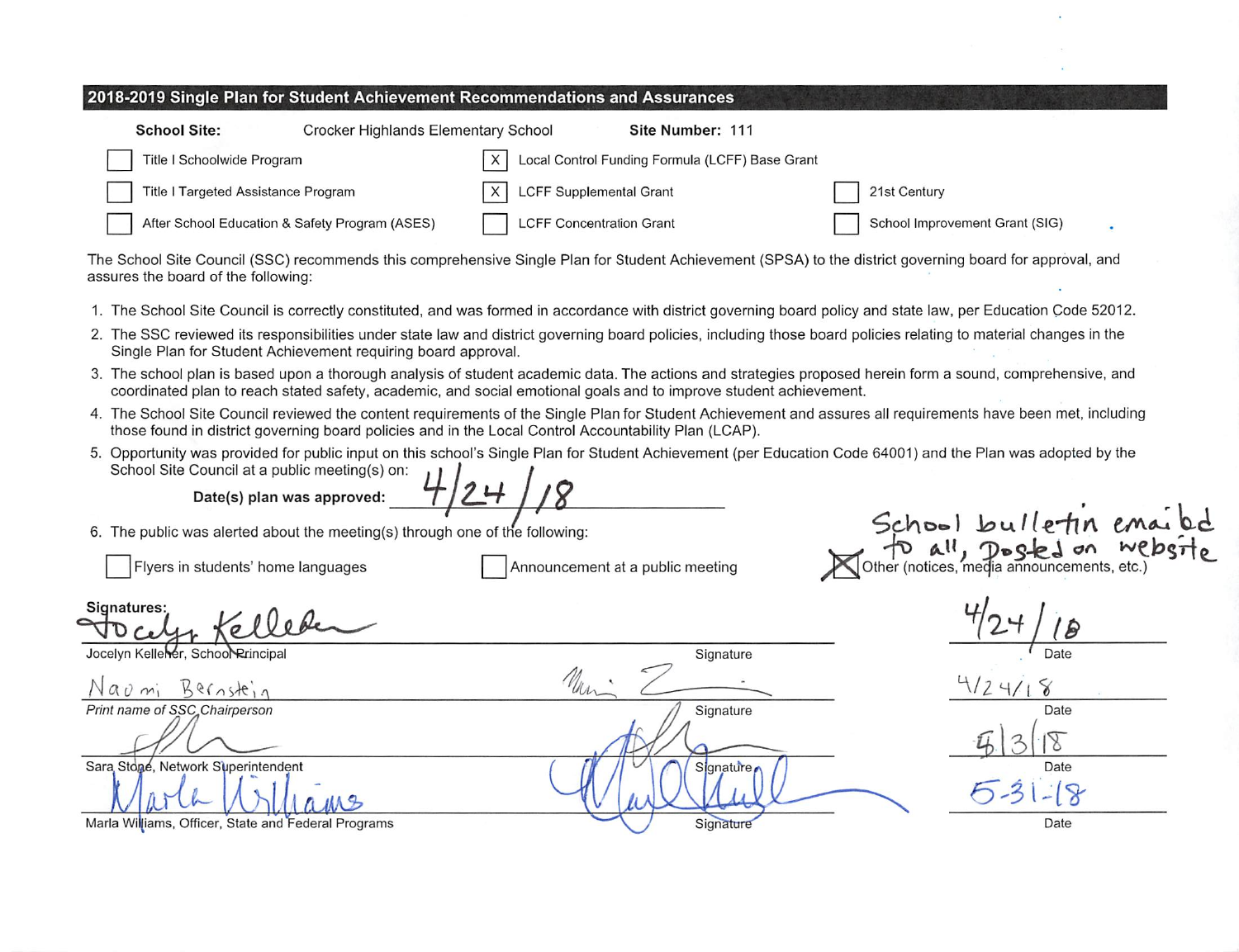# **2018-19 SPSA ENGAGEMENT TIMELINE**

**School Site:** Crocker Highlands Elementary School **Site Number:** 111

*List the engagements with students, staff, faculty, parents, and community partners that contributed to the development of the 2018-19 SPSA. Include ILT, SSC, staff, faculty, students, and othes who were engaged in the planning process.*

| <b>Date</b> | <b>Stakeholder Group</b> | <b>Engagement Description</b>                                                                                                    |
|-------------|--------------------------|----------------------------------------------------------------------------------------------------------------------------------|
| 10/17/2017  | <b>SSC</b>               | Reviewed math and reading data                                                                                                   |
| 12/19/2017  | <b>SSC</b>               | Reviewed 2017-18 site plan and discussed impending OUSD Budget cuts                                                              |
| 1/18/2017   | SSC and PTA              | Leaders from both groups attended LCAP study session                                                                             |
| 10/3/2017   | Parents and Staff        | "Talking to Your Kids about Race" evening workshop with Micia Mosely (works towards equity goals)                                |
| 11/16/2017  | Parents                  | Evening workshop about Common Core Math hosted by 5th grade teacher                                                              |
| 1/16/2017   | <b>PTA</b>               | Evening workshop from Ed100 about school funding and how parents can get involved at the site, local<br>and state levels         |
| 10/13/2017  | Faculty                  | Review SRI and F&P reading data                                                                                                  |
| 12/13/2017  | Faculty                  | Review benchmark math data                                                                                                       |
| 1/23/2018   | <b>SSC</b>               | Review areas of 2017-18 plan that could be moved forward but with revisions, root causes and possible<br>focus areas for 2018-19 |
| 1/26/2018   | Faculty                  | Review progress on 2017-18 goals, root causes and focus areas for 2018-19 SPSA                                                   |
| 2/13/2018   | <b>ILT</b>               | Craft priority areas and teacher/leadership actions                                                                              |
| 2/20/2018   | <b>SSC</b>               | Review drafts of 2018-19 SPSA and budget                                                                                         |
| 4/16/2018   | Faculty                  | Review final 2018-19 SPSA and budget                                                                                             |
| 4/24/2018   | <b>SSC</b>               | Vote to approve 2018-19 SPSA                                                                                                     |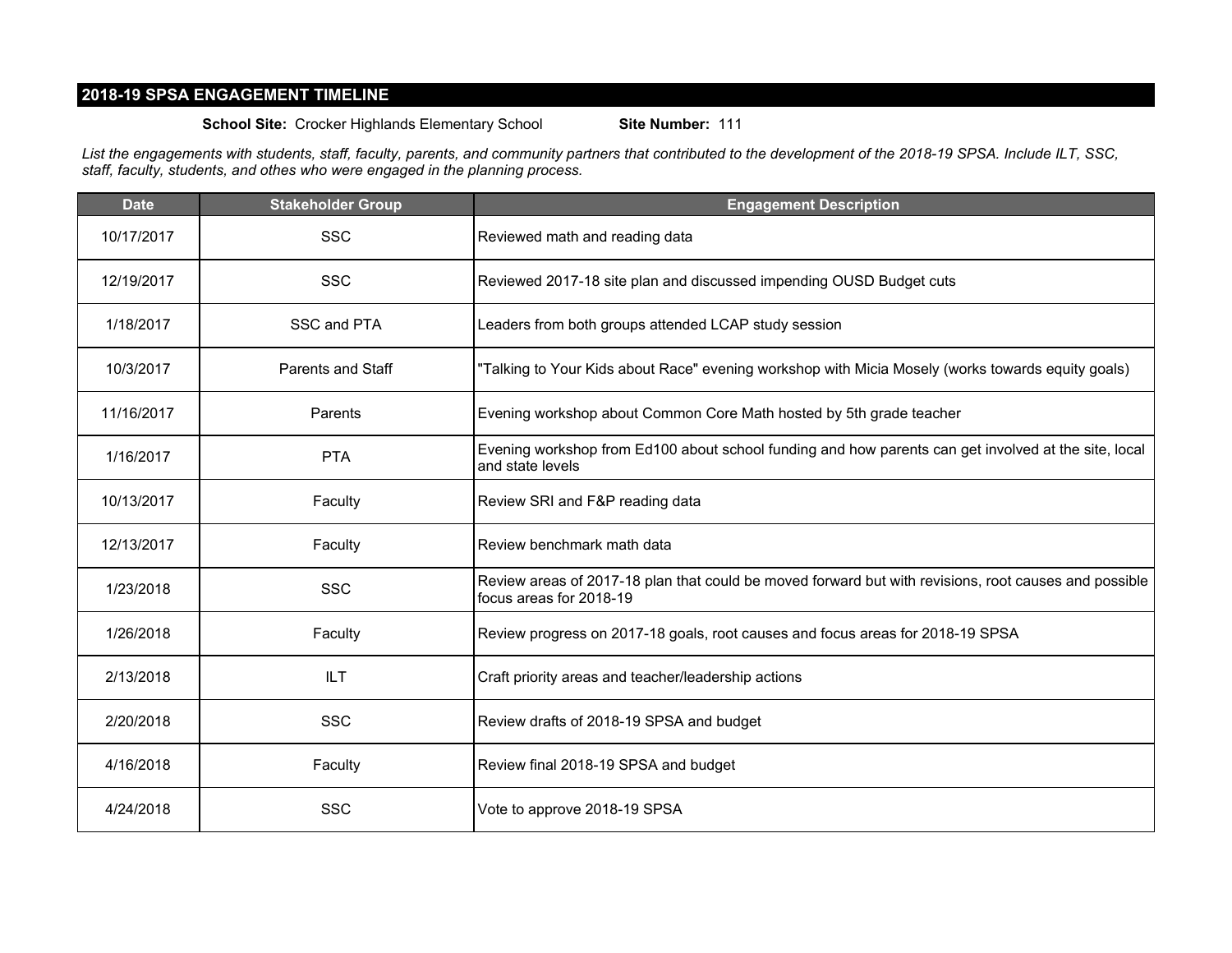# **2018-2019 Final Budget**

### **Programs Included in This Plan**

The School Site Council intends for this school to participate in the following programs:

| <b>State Programs</b>                             | <b>Projected Budget</b> | <b>Final Budget</b> |  |
|---------------------------------------------------|-------------------------|---------------------|--|
| Local Control Funding Formula Base Grant          |                         | TBD                 |  |
| General Purpose Discretionary #0000               | \$123,349.00            |                     |  |
| Local Control Funding Formula Supplemental Grant  | \$31,521.25             | TBD                 |  |
| LCFF Supplemental #0002                           |                         |                     |  |
| Local Control Funding Formula Concentration Grant | \$0.00                  | TBD                 |  |
| LCFF Concentration #0003                          |                         |                     |  |
| After School Education and Safety Program         |                         | TBD                 |  |
| ASES #6010                                        | \$0.00                  |                     |  |
| <b>TOTAL:</b>                                     | \$154,870.25            | \$0.00              |  |

| <b>Federal Programs</b>                       | <b>Projected Budget</b> | <b>Final Budget</b> |  |
|-----------------------------------------------|-------------------------|---------------------|--|
| Title I, Part A: Schoolwide Program           |                         | TBD                 |  |
| Title I Resource #3010                        | \$0.00                  |                     |  |
| Title I, Part A: Parent Engagement Activities |                         | TBD                 |  |
| Title I Resource #3010                        | \$0.00                  |                     |  |
| 21st Century Community Learning Centers       |                         |                     |  |
| Title IV Resource #4124                       | \$0.00                  | TBD                 |  |
| TOTAL:                                        | \$0.00                  | \$0.00              |  |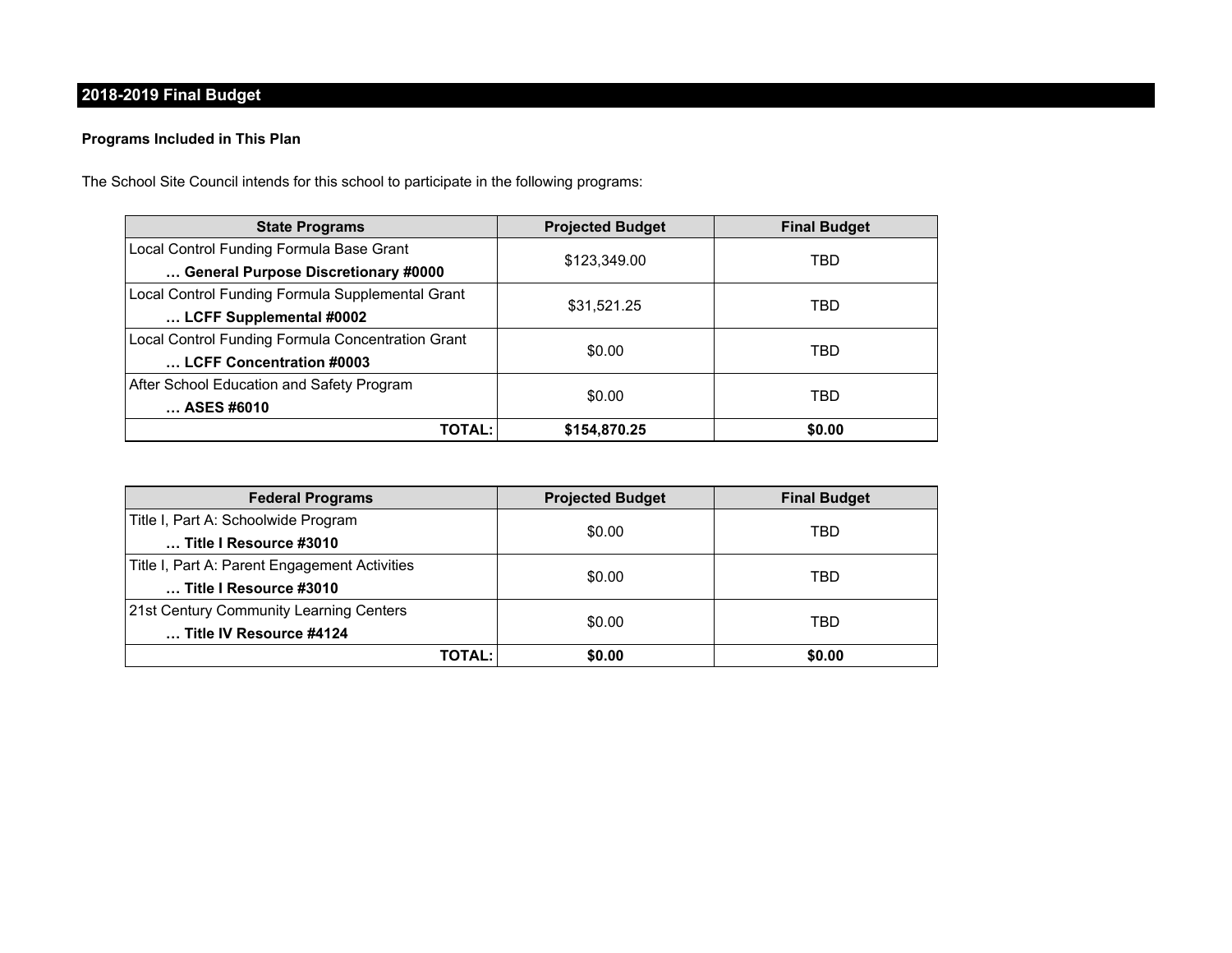# **2018-19 SINGLE PLAN FOR STUDENT ACHIEVEMENT (SPSA): NEEDS ASSESSMENT**

**1A: ABOUT THE SCHOOL**

School: Crocker Highlands Elementary School **School ID:** <sup>111</sup>

#### **School Description**

At Crocker Highlands, staff, students and families all work together to ensure that our children develop a love for learning in a supportive, inclusive school community. We recognize and support diverse learning styles and inspire personal and social responsibility, while also promoting the academic development of our students. In addition to an engaging and rich core curriculum, students also have the opportunity to work with an art teacher every week, enjoy our edible garden, participate in a physical activity program, sing in the vocal music program, explore the library, and work on projects using technology. Much of our success is due to the strong faculty, staff, PTA, and community volunteers who help in the classrooms, office, and the playground every day.

#### **School Mission and Vision**

Mission:

Crocker Highlands Elementary School provides a joyful, equitable educational experience that fosters enthusiasm for learning and encourages a growth mindset for children and adults. The school recognizes and supports diverse learning styles, inspires personal and social responsibility, and promotes the academic development of its students. Vision: The students at Crocker Highlands will emerge as empathetic, resilient, independent learners who acquire the 21st century skills of creativity, collaboration, communication, critical thinking and problem solving.

#### **Family & Student Engagement**

90% of parents responded positively on the CHKS survey.While the majority of kids feel supported and happy at school, about 10% said on a PTA survey that they or their children did not feel a sense of inclusiveness.Why 1: Some people feel less comfortable at school because they live outside of the cachement area, and they have either received comments or perceive disregard from other families. Why 2: Five years ago, boundaries were re-drawn amidst rancor, and those wounds are still apparent with some families. Why 3: The school is very crowded, and some families blame the redrawn boundaries. This can make people feel less welcome.

| 1B: 18-19 NEEDS ASSESSMENT               |                                                                                                                                                                                                                                        |                                                                                                                                                                                                                                                                                                                                                                                                                     |                                                                                                                                                                                                                                                                                                                                                                                                                                                                                                                                                                                                                                                                                                                                                                                                                                                                                                       |  |  |
|------------------------------------------|----------------------------------------------------------------------------------------------------------------------------------------------------------------------------------------------------------------------------------------|---------------------------------------------------------------------------------------------------------------------------------------------------------------------------------------------------------------------------------------------------------------------------------------------------------------------------------------------------------------------------------------------------------------------|-------------------------------------------------------------------------------------------------------------------------------------------------------------------------------------------------------------------------------------------------------------------------------------------------------------------------------------------------------------------------------------------------------------------------------------------------------------------------------------------------------------------------------------------------------------------------------------------------------------------------------------------------------------------------------------------------------------------------------------------------------------------------------------------------------------------------------------------------------------------------------------------------------|--|--|
| Area                                     | <b>Strengths</b>                                                                                                                                                                                                                       | <b>Challenges &amp; Barriers</b>                                                                                                                                                                                                                                                                                                                                                                                    | <b>Root Cause Analysis</b>                                                                                                                                                                                                                                                                                                                                                                                                                                                                                                                                                                                                                                                                                                                                                                                                                                                                            |  |  |
| <b>LANGUAGE &amp;</b><br><b>LITERACY</b> | Huge improvments in African-<br>American achievement (19% on<br>SBAC and 7% on SRI). Increased SRI On SBAC, Students with Disabilities<br>proficiency from 86% to 89%. This<br>narrowed the gap by 8.5% on SBAC<br>and by 4.2% on SRI. | Saw declining numbers of students<br>from some subgroups being proficient.<br>by 16%. On SRI, those groups<br>declined by 1% and 8% respectively,<br>compared with 74% overall proficiency<br>on SBAC and 89% overall proficiency<br>on SRI. Though African-American<br>students made great gains, there is<br>still a gap (62% compared with 74%<br>overall on SBAC, and 70% compared<br>with 89% overall on SRI). | We opened a reading lab in 2014-15, working primarily with our 1st<br>and 2nd grade students. In addition, these grade levels are providing<br>targeted word work instruction 3 days per week for groups of kids at<br>declined by 8%, Low Income Students their levels. According to SRI, those students are doing well. In<br>September 2017, SRI results showed 77.7% of students in grades 3-5<br>were already reading at end-of-year grade level expectations, and in<br>January 2018, SRI scores showed 81% of 3rd-5th graders reading at<br>or above end-of-year expectations. We have expanded the program<br>to include work with students at all grade levels. According to SBAC<br>results, African-American students (our lowest performing group)<br>improved by 19%. However, there continues to be an opportunity gap<br>between our African-American and White/Asian students in ELA. |  |  |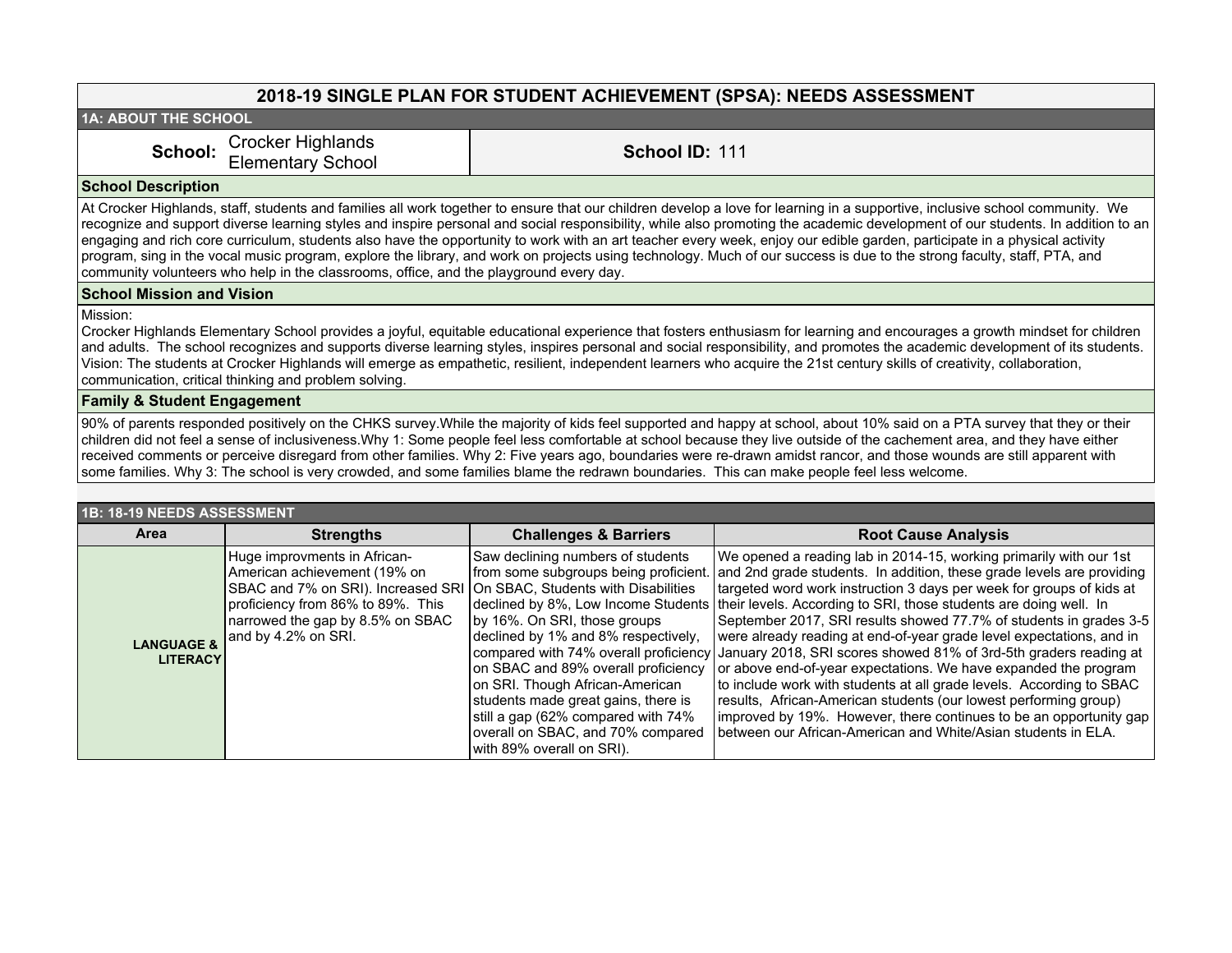| <b>LANGUAGE &amp;</b><br><b>LITERACY</b><br>(continued)                                                                                       |                                                                                                                                                                                                                                                      |                                                                                                                                                                                                                                                                             | Why 1: We have been focusing resources for a few years on<br>differentiated reading instruction for 1st/2nd grade. Why 2: Our<br>reading lab is reaching both our kindergarten and our older students.<br>Why 3: All of our students have had more time with chromebooks,<br>which might help to explain our score improvements. Why 4: We have<br>a strong reading culture with approximately equal numbers of<br>students reporting that they read frequently at home for pleasure as<br>we have students reaching proficiency in reading. Why 5: Some of the<br>students performing below grade level on reading assessments lack<br>phonic skills, and others need to improve test-taking strategies. We<br>also found that some students lack reading and/or test-taking<br>stamina.                                                                                                                                                                                                                                                                                                                                                                                                                                                                                                                                                                                                                                                                                                                                                                                                                                                                                                                                                                                                                                                                       |
|-----------------------------------------------------------------------------------------------------------------------------------------------|------------------------------------------------------------------------------------------------------------------------------------------------------------------------------------------------------------------------------------------------------|-----------------------------------------------------------------------------------------------------------------------------------------------------------------------------------------------------------------------------------------------------------------------------|-----------------------------------------------------------------------------------------------------------------------------------------------------------------------------------------------------------------------------------------------------------------------------------------------------------------------------------------------------------------------------------------------------------------------------------------------------------------------------------------------------------------------------------------------------------------------------------------------------------------------------------------------------------------------------------------------------------------------------------------------------------------------------------------------------------------------------------------------------------------------------------------------------------------------------------------------------------------------------------------------------------------------------------------------------------------------------------------------------------------------------------------------------------------------------------------------------------------------------------------------------------------------------------------------------------------------------------------------------------------------------------------------------------------------------------------------------------------------------------------------------------------------------------------------------------------------------------------------------------------------------------------------------------------------------------------------------------------------------------------------------------------------------------------------------------------------------------------------------------------|
| <b>STANDARDS-BASED</b><br><b>INSTRUCTION</b><br><b>(INCLUDING CORE</b><br><b>CONTENT BEYOND</b><br><b>LANGUAGE &amp;</b><br><b>LITERACY</b> ) | 69% of students overall achieved<br>proficiency on SBAC Math in 2016<br>and 2017. African-American students<br>narrowed the opportunity gap by<br>23.3% (from 42.8% to 61.6%<br>proficient)<br>Majority of students are proficient on<br>benchmarks. | Only 28% of low-income students<br>achieved proficiency on SBAC Math<br>(decline of 12% from last year). 50%<br>of Students With Disabilities were<br>proficient (decline of 5% from last<br>year) on SBAC Math.<br>Multi-step problems are difficult for<br>many students. | Common Core aligned instruction in math began in 2014-15, so the<br>students who were tested on SBAC in 3rd - 5th grade had have had<br>more experience with the new standards. hey also have had more<br>experience using computer programs to work on math. In 2015-16,<br>we used discretionary funds to hire a .4 Math TSA, who provided<br>professional development, organized new resources, and worked wtih<br>small groups of students to improve instruction. Our staff also did a<br>"staff read" of Mathematical Mindsets, which helped to increase the<br>opportunities students had to practice flexible math thinking. In 2016-<br>17, more teachers started using Number Talks and assigning tasks<br>with greater DOK complexity. Our math still does not match our ELA<br>achievement levels, so there is continued need to focus on making<br>sure we provide opportunities for students to experience all of the<br>Math Practices in their classrooms. Many teachers are experimenting<br>with strategies from Making Math Real as a way of improving number<br>sense and increasing automaticity. This year, the 5th grade is piloting<br>the Bridges math curriculum and is seeing big gains in real<br>mathematical understanding.<br>Why 1: Students have had more experience with multi-step word<br>problems, but they still need more practice. Why 2: Students have<br>experience explaining their thinking in math, but it is still challenging.<br>Why 3: Students have some experience showing their thinking using<br>models. Why 4: Common Core State Standards in Math are radically<br>different from previous standards, and the teachers continue to<br>become more familiar with the new standards as well as the new<br>curriculum. Why 5: Many of the students who struggle in math do not<br>have strong number sense. |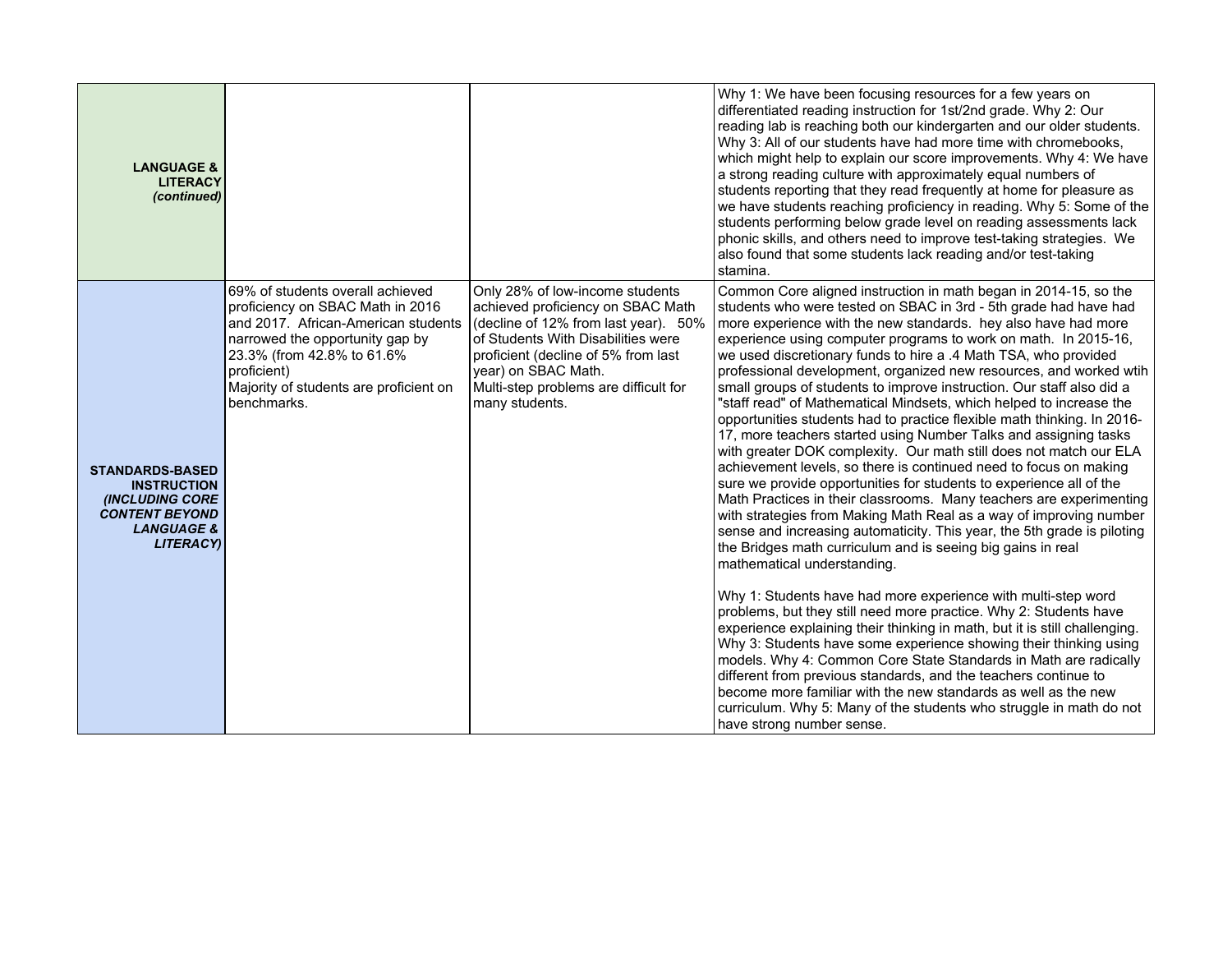| <b>CONDITIONS FOR</b><br><b>LEARNING/ MULTI-</b><br>SUPPORT/<br><b>PROFESSIONAL</b><br><b>(CULTURE &amp;</b><br><b>CLIMATE)</b> | % of positive responses on CHKS:<br>School Climate increased from 75.8%<br>STUDENT & ADULT   to 83.2%. Physical and Mental health<br>was basically unchanged (from 51.0%<br>TIERED SYSTEMS OF   to 50.7%). Social and Emotional<br>Learning improved from 69.7% to<br>78.6%. Safety & Bullying improved<br>DEVELOPMENT from 62.1% to 73.3%. Youth<br>development was very strong at<br>95.6%. | On a survey in 2017, about 10% of<br>families indicated that they and/or<br>their children did not feel a strong<br>sense of inclusiveness at Crocker. In<br>2017-18, for MTSS, we have a<br>reading lab (general ed), COST, small<br>group work with STIP and art teacher,<br>counseling interns who work with<br>individuals and small groups, and<br>regular SST meetings. We are in the<br>first year of PBIS training and<br>implementation in 2017-18. | Why 1: Students of color, non-English speaking and same-gender<br>families are in the minority at our school. This can create a sense of<br>isolation. The CHKS survey is only completed by 5th graders, so it is<br>hard to know if the trend is consistent across grade levels. Why 2:<br>Some students struggle to find friends if they perceive themselves to<br>be very different from their peers. Why 3: Some students perceive<br>that they get into trouble more than their peers. Why 4: Many students<br>do not feel comfortable seeking help from adults because they don't<br>think the adults will be able to help, or because they are concerned<br>that the problems will get worse if they involve adults. |
|---------------------------------------------------------------------------------------------------------------------------------|-----------------------------------------------------------------------------------------------------------------------------------------------------------------------------------------------------------------------------------------------------------------------------------------------------------------------------------------------------------------------------------------------|--------------------------------------------------------------------------------------------------------------------------------------------------------------------------------------------------------------------------------------------------------------------------------------------------------------------------------------------------------------------------------------------------------------------------------------------------------------|-----------------------------------------------------------------------------------------------------------------------------------------------------------------------------------------------------------------------------------------------------------------------------------------------------------------------------------------------------------------------------------------------------------------------------------------------------------------------------------------------------------------------------------------------------------------------------------------------------------------------------------------------------------------------------------------------------------------------------|
| <b>CONDITIONS FOR</b><br><b>ENGLISH LANGUAGE</b><br><b>LEARNERS</b>                                                             | We did not have any students eligible<br>for reclassification in 2017-18. There<br>are few students considered English<br>learners in 2017-18. Reclassification<br>rates grew between 2014-17 from<br>15.4% to 41.7% to 77.8%.                                                                                                                                                                | Helping a newcomer catch up to her<br>peers is challenging.                                                                                                                                                                                                                                                                                                                                                                                                  | Our STIP has been able to provide pull-out English Language<br>services to our English learners. They also get strong support from<br>their classroom teachers. We did not have a lot of materials to support<br>newcomers, nor did the teachers have a lot of experience working<br>with newcomers.                                                                                                                                                                                                                                                                                                                                                                                                                        |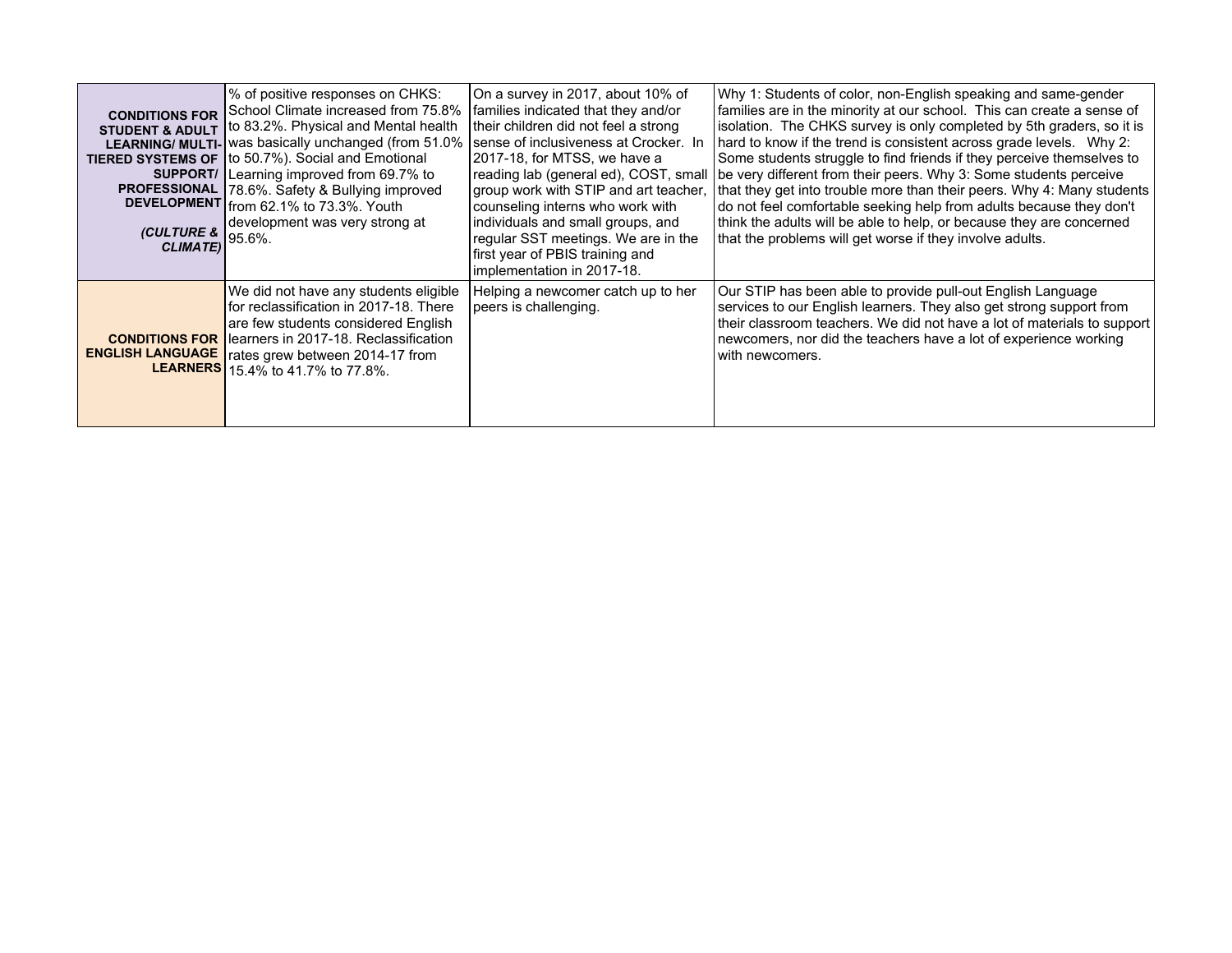|                                                                                                                                                                                                                                                                                                    | 2018-19 SINGLE PLAN FOR STUDENT ACHIEVEMENT (SPSA)                                                                                                                                                                                                                                                                                                                                                                                                                                                                              |                                          |                                                                                                                                                                                                                                                                                                                                                                                                                 |                       |                                                                    |                                      |
|----------------------------------------------------------------------------------------------------------------------------------------------------------------------------------------------------------------------------------------------------------------------------------------------------|---------------------------------------------------------------------------------------------------------------------------------------------------------------------------------------------------------------------------------------------------------------------------------------------------------------------------------------------------------------------------------------------------------------------------------------------------------------------------------------------------------------------------------|------------------------------------------|-----------------------------------------------------------------------------------------------------------------------------------------------------------------------------------------------------------------------------------------------------------------------------------------------------------------------------------------------------------------------------------------------------------------|-----------------------|--------------------------------------------------------------------|--------------------------------------|
|                                                                                                                                                                                                                                                                                                    | <b>School: Crocker Highlands Elementary School</b>                                                                                                                                                                                                                                                                                                                                                                                                                                                                              |                                          |                                                                                                                                                                                                                                                                                                                                                                                                                 |                       | School ID: 111                                                     |                                      |
|                                                                                                                                                                                                                                                                                                    |                                                                                                                                                                                                                                                                                                                                                                                                                                                                                                                                 |                                          |                                                                                                                                                                                                                                                                                                                                                                                                                 |                       |                                                                    |                                      |
|                                                                                                                                                                                                                                                                                                    | 2: SCHOOL PRIORITIES, GOALS & PRACTICES                                                                                                                                                                                                                                                                                                                                                                                                                                                                                         |                                          |                                                                                                                                                                                                                                                                                                                                                                                                                 |                       |                                                                    |                                      |
|                                                                                                                                                                                                                                                                                                    |                                                                                                                                                                                                                                                                                                                                                                                                                                                                                                                                 | <b>Priority ("Big Rock"):</b>            |                                                                                                                                                                                                                                                                                                                                                                                                                 | <b>JUNE 2021 GOAL</b> |                                                                    |                                      |
|                                                                                                                                                                                                                                                                                                    | <b>LANGUAGE &amp;</b>                                                                                                                                                                                                                                                                                                                                                                                                                                                                                                           | Standards-Driven<br>Planning in ELA      | Increase the number of students in Grades 3-5 scoring proficient or advanced on SRI by 5% by<br>June of 2019                                                                                                                                                                                                                                                                                                    |                       |                                                                    |                                      |
|                                                                                                                                                                                                                                                                                                    | <b>LITERACY</b>                                                                                                                                                                                                                                                                                                                                                                                                                                                                                                                 | <b>Student Performance</b><br>Indicator: | <b>Student Group:</b>                                                                                                                                                                                                                                                                                                                                                                                           | 16-17 Baseline:       | 17-18 Target:                                                      | 18-19 Target:                        |
|                                                                                                                                                                                                                                                                                                    |                                                                                                                                                                                                                                                                                                                                                                                                                                                                                                                                 | <b>SRI</b>                               | <b>All Students</b>                                                                                                                                                                                                                                                                                                                                                                                             | 89.0%                 | 91.5%                                                              | 94.0%                                |
| F&P and SBAC are reading achievement indicators; Writing assessments, writing journals, reading journals, science<br>What other leading indicators<br>can you watch over the<br>notebooks also provide data about literacy skills.<br>course of the year to monitor<br>progress towards this goal? |                                                                                                                                                                                                                                                                                                                                                                                                                                                                                                                                 |                                          |                                                                                                                                                                                                                                                                                                                                                                                                                 |                       |                                                                    |                                      |
|                                                                                                                                                                                                                                                                                                    | If we provide all students with quality Tier 1 classroom reading instruction, and if we continue to use the<br>targeted supports of our reading lab and differentiation within the classroom to support and accelerate<br><b>Theory of Action for</b><br><b>Language &amp; Literacy Priority:</b><br>struggling readers, then we will continue to have improved outcomes in reading for all students while closing<br>the achievement/opportunity gap.                                                                          |                                          |                                                                                                                                                                                                                                                                                                                                                                                                                 |                       |                                                                    |                                      |
| #                                                                                                                                                                                                                                                                                                  | <b>TEACHING PRACTICES &amp; PROGRAMS</b>                                                                                                                                                                                                                                                                                                                                                                                                                                                                                        |                                          | <b>LEADERSHIP ACTIONS</b>                                                                                                                                                                                                                                                                                                                                                                                       |                       |                                                                    | <b>EVIDENCE OF IMPLEMENTATION</b>    |
| $1 - 1$                                                                                                                                                                                                                                                                                            | Providing reading opportunities at students'<br>independent levels for both independent and<br>small group work                                                                                                                                                                                                                                                                                                                                                                                                                 |                                          | Support shared and individual classroom<br>leveled libraries and look for evidence of<br>leveled reading in classrooms                                                                                                                                                                                                                                                                                          |                       | All students will make at least one<br>year's progress in reading. |                                      |
| $1 - 2$                                                                                                                                                                                                                                                                                            | Work with Tier 2 reading support providers to<br>support differentiated reading instruction at all<br>grade levels. Collaborate around literacy<br>support with PTA employee in all kindergarten<br>classes, participate in reading shuffle in<br>grades 1 and 2 and work with PTA employee<br>to provide reading support to students at<br>grades 3-5. Ensure African-American, Latino,<br>English Learners, Foster Youth and Low<br>Income students get needed support as we<br>move towards eliminating the opportunity gap. |                                          | Targeted students should be identified within<br>the first month and assigned to Tier 1 and Tier<br>2 supports. Schedule reading lab, reading<br>shuffle, PTA support in literacy in K<br>classrooms and for 3rd-5th grade students;<br>hire STIP to staff in order to support struggling<br>readers and English learners; gifted students<br>grouped together for advanced word study<br>and/or reading groups |                       | will make more than one year's<br>growth.                          | Kids who are more than a year behind |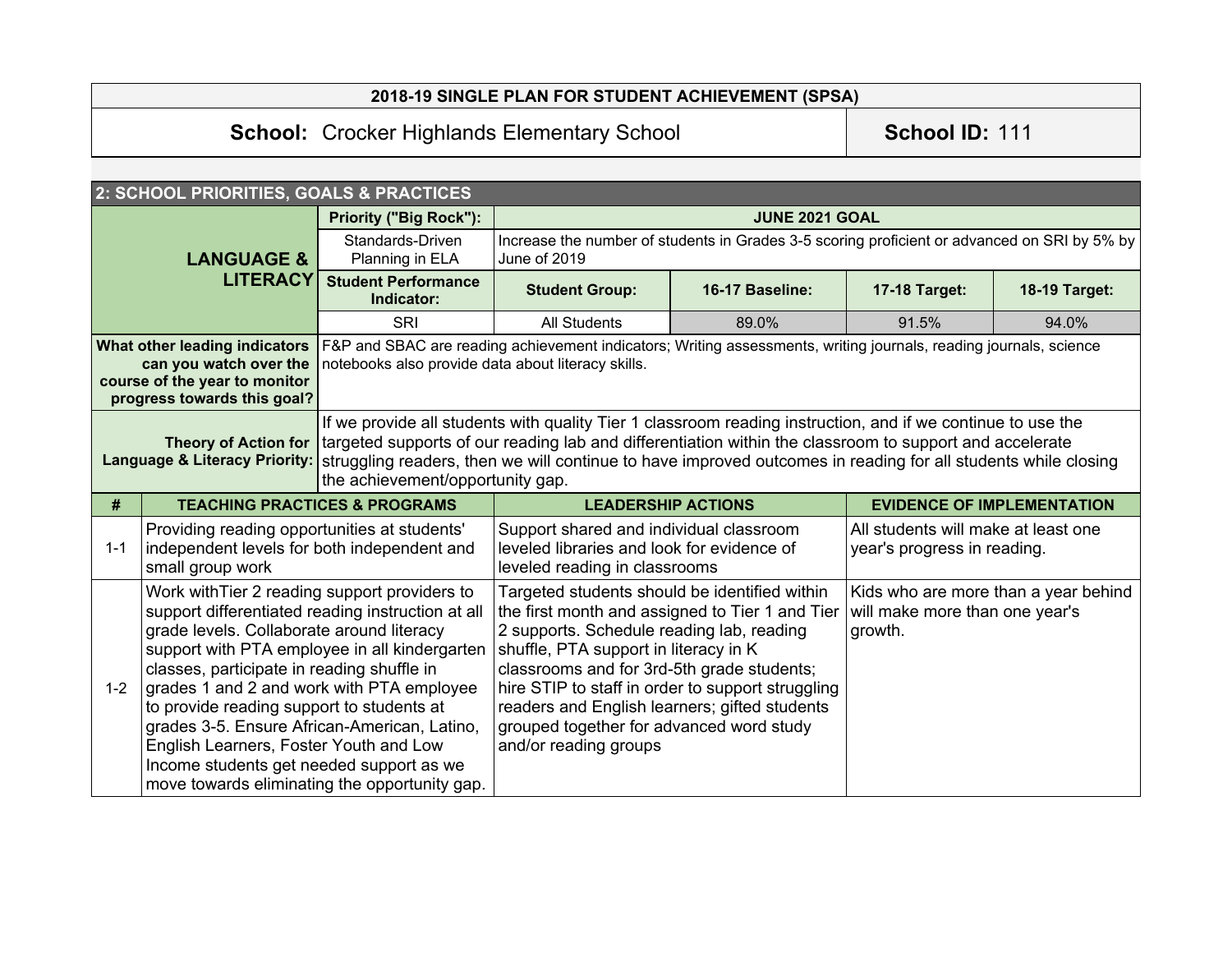|         | Special education staff should use Common<br>Core ELA Standards to plan instruction in<br>support of reading and writing goals for their<br>students.                                                                                                                                                                                                                                                                    | Include special education staff in all ELA PD<br>and encourage collaboration between general<br>education and special education staff.                                                                                                                                                                                                                                              | PD schedule                                                                                                                    |
|---------|--------------------------------------------------------------------------------------------------------------------------------------------------------------------------------------------------------------------------------------------------------------------------------------------------------------------------------------------------------------------------------------------------------------------------|-------------------------------------------------------------------------------------------------------------------------------------------------------------------------------------------------------------------------------------------------------------------------------------------------------------------------------------------------------------------------------------|--------------------------------------------------------------------------------------------------------------------------------|
| $1 - 3$ | Implement a reader's workshop and keep<br>families informed of student progress in<br>reading. Ensure there are frequent<br>opportunities for students to talk about what<br>they read using academic language and to<br>write about what they read citing evidence<br>from both fiction and nonfiction texts.                                                                                                           | Ensure teachers having Reading Workshop<br>curriculum and that reading strategies and<br>skills are taught.                                                                                                                                                                                                                                                                         | Classroom observations, anchor<br>charts in classrooms, report card<br>comments                                                |
| $1 - 4$ | Base instructional literacy program on strong<br>foundational understanding and application of<br>Common Core Standards and adjust teaching<br>strategies to meet the needs of all students,<br>and particularly students with IEPs, based on<br>informal and formal assessments as we<br>prepare students for middle school.                                                                                            | Hold teachers accountable for grade level<br>PLCs around assessment data to identify<br>implications for instruction; schedule time for<br>PLCs to discuss reading data; hire part-time<br>TSA to support 504 process and to work with<br>struggling students; review data with SSC                                                                                                 | Students will grow at least a year in<br>reading.                                                                              |
| $1 - 5$ | As part of implementing culturally responsive<br>strategies, include multicultural literature in<br>classroom libraries, including books written in<br>other languages spoken by our students.<br>Encourage appreciation of diverse literature<br>by inviting parents and community members<br>to participate in read-ins (i.e. African-<br>American, Latinx, Asian/Pacific) organized by<br>the Oakland Education Fund. | Encourage teachers and librarian to select<br>new books both for classrooms and school<br>library reflecting the cultures and languages of<br>the school's students and continue work with<br>Culturally Responsive Instruction. Hold book<br>swap, providing free books for all students and<br>budget for purchase of multicultural books<br>both for classrooms and the library. | Increase in numbers of African-<br>American, Latinx and students of<br>multiple ethnicities reading at or above<br>grade level |
| $1 - 6$ | Teach each group of kindergarten students<br>over the course of the first three days,<br>gathering initial data about pre-literacy skills.<br>Schedule year-long reading support from PTA<br>employee in Kindergarten classrooms and as<br>a pullout in K-2.                                                                                                                                                             | Plan balanced beginnings and meet with<br>teachers on 3rd day to make balanced final<br>class lists. Kindergarten orientation event for<br>students to spend 20 minutes in each<br>kindergarten class, draw themselves and write<br>names if possible so we get a sense of literacy<br>readiness                                                                                    | Classes will be balanced, based on<br>review of data                                                                           |

|                        | <b>Priority ("Big Rock"):</b> | <b>JUNE 2021 GOAL</b>                                                                                                                                          |
|------------------------|-------------------------------|----------------------------------------------------------------------------------------------------------------------------------------------------------------|
| <b>STANDARDS-BASED</b> | Tasks in Math                 | Rigorous Common Core   Surpass 70% proficiency on SBAC math sections in grades 3 through 5 and narrow gap<br>between low-income students and all others by 5%. |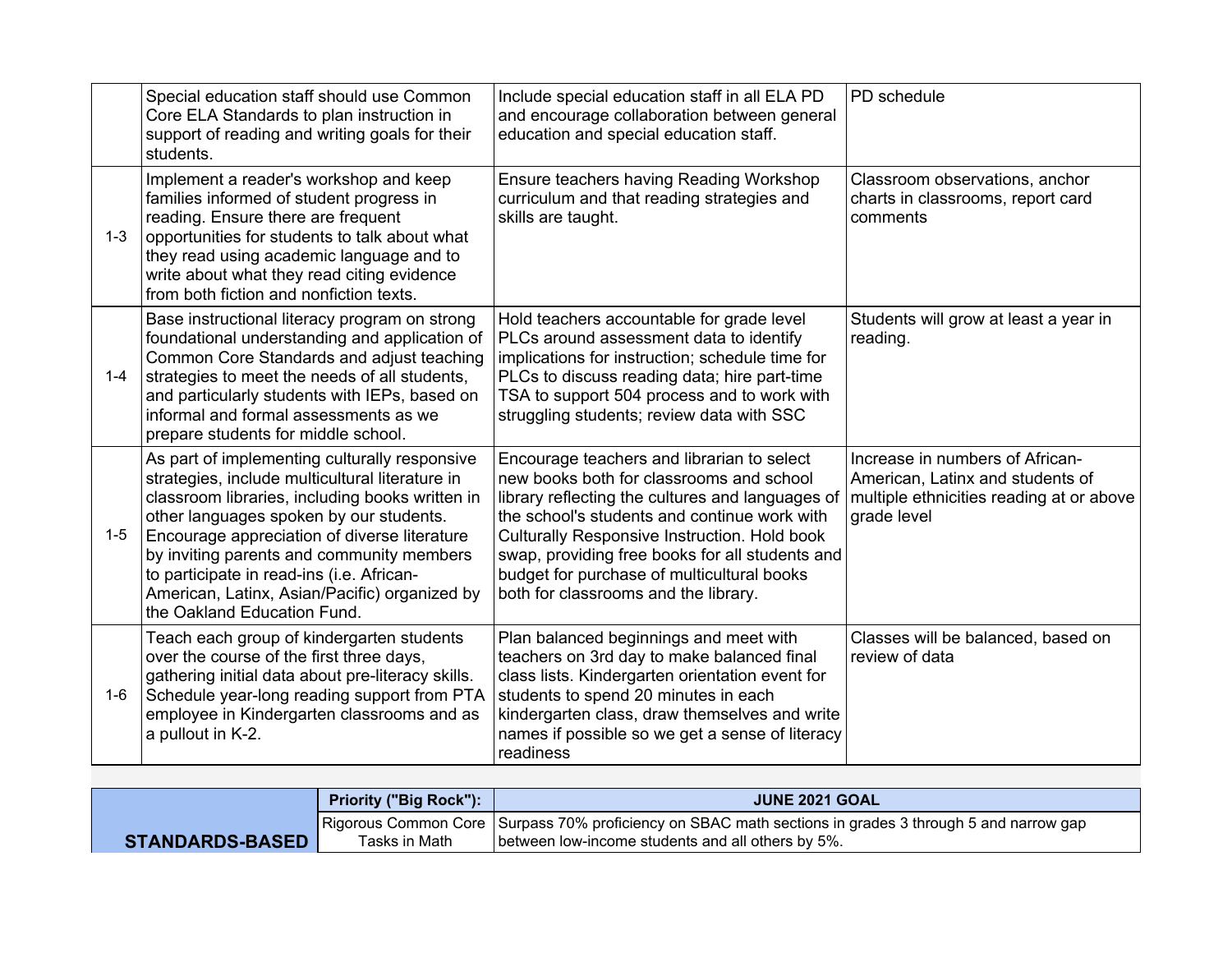| <b>INSTRUCTION</b>                                                                                                                                                                                                                                                                                                                                                                                                                                             |                                                                                                                                                                                                                                               | <b>Student Performance</b><br>Indicator:                                                                                                                                                                                                   | <b>Student Group:</b><br>16-17 Baseline:                                                                                                                                                                                                                                                     |      | 17-18 Target:                                                               | 18-19 Target:                     |  |
|----------------------------------------------------------------------------------------------------------------------------------------------------------------------------------------------------------------------------------------------------------------------------------------------------------------------------------------------------------------------------------------------------------------------------------------------------------------|-----------------------------------------------------------------------------------------------------------------------------------------------------------------------------------------------------------------------------------------------|--------------------------------------------------------------------------------------------------------------------------------------------------------------------------------------------------------------------------------------------|----------------------------------------------------------------------------------------------------------------------------------------------------------------------------------------------------------------------------------------------------------------------------------------------|------|-----------------------------------------------------------------------------|-----------------------------------|--|
| <b>SBAC Math</b>                                                                                                                                                                                                                                                                                                                                                                                                                                               |                                                                                                                                                                                                                                               |                                                                                                                                                                                                                                            | <b>All Students</b>                                                                                                                                                                                                                                                                          | 30.6 | 40.6                                                                        | 50.6                              |  |
|                                                                                                                                                                                                                                                                                                                                                                                                                                                                | What other leading indicators<br>can you watch over the<br>course of the year to monitor<br>progress towards this goal?                                                                                                                       | reading, 3 types of writing).                                                                                                                                                                                                              | End of unit assessments, SMI and Frontrowed assessments; Science Goal: 60% proficiency on FOSS MAP assessments<br>in grades 3-5; Evidence of high quality writing across the curriculum (science notebooks, math notebooks, writing about                                                    |      |                                                                             |                                   |  |
| If we support students to more fully develop number sense, integrate the mathematical practices into our<br><b>Theory of Action for</b><br>teaching, and use CCSS to inform lesson-planning, then students will become increasingly able to apply<br><b>Standards-Based Instruction</b><br>mathematical concepts and procedures to a broad range of problems and will improve their success in their<br><b>Priority:</b><br>classroom work and on assessments. |                                                                                                                                                                                                                                               |                                                                                                                                                                                                                                            |                                                                                                                                                                                                                                                                                              |      |                                                                             |                                   |  |
| #                                                                                                                                                                                                                                                                                                                                                                                                                                                              | <b>TEACHING PRACTICES &amp; PROGRAMS</b>                                                                                                                                                                                                      |                                                                                                                                                                                                                                            | <b>LEADERSHIP ACTIONS</b>                                                                                                                                                                                                                                                                    |      |                                                                             | <b>EVIDENCE OF IMPLEMENTATION</b> |  |
| $2 - 1$                                                                                                                                                                                                                                                                                                                                                                                                                                                        | progress.                                                                                                                                                                                                                                     | Use District-provided Core Curricular plans to<br>Devote PLC time to planning math instruction.<br>ILT and whole staff to review math benchmark<br>guide instruction and assessment; keep<br>parents/guardians informed of student<br>data |                                                                                                                                                                                                                                                                                              |      | Walk throughs, math benchmarks,<br>SMI, PLC time, report cards              |                                   |  |
| $2 - 2$                                                                                                                                                                                                                                                                                                                                                                                                                                                        | Use District-provided Math Expressions<br>curriculum or Bridges Math curriculum in<br>addition to supplemental materials teachers<br>choose (i.e. Math Their Way). Use<br>Frontrowed.com for differentiation and Bridges<br>for intervention. |                                                                                                                                                                                                                                            | Provide professional development time for<br>work with mathematics instruction<br>Provide supplementary math materials,<br>including manipulatives and other curricula as<br>needed. Include FrontRowEd.com access to<br>provide opportunities for acceleration for<br><b>GATE</b> students. |      | Walk throughs, math benchmarks,<br>SMI, PLC time                            |                                   |  |
| $2 - 3$                                                                                                                                                                                                                                                                                                                                                                                                                                                        | Use math data to assign students including<br>GATE, foster youth, English learners, low<br>income students, African-American and Latino<br>students to receive Tier 1 and Tier 2 support.                                                     |                                                                                                                                                                                                                                            | Coordinate STIP's schedule to include time for<br>math support. Add .2 TSA to provide math<br>acceleration Provide for a STIP in the<br>budget. Thoughtfully plan intervention<br>program and assign students to receive<br>support early in the year.                                       |      | STIP and TSA schedules, walk<br>throughs, math benchmarks, SMI,<br>PLC time |                                   |  |
| $2 - 4$                                                                                                                                                                                                                                                                                                                                                                                                                                                        | Deepen understanding of Common Core<br>Standards in order to plan more rigorous<br>tasks.                                                                                                                                                     |                                                                                                                                                                                                                                            | Devote some PD time on Wednesdays to<br>understanding Common Core Standards,<br>revisiting math resources created by TSA as<br>well as learning from our study of<br>Mathematical Mindsets. Provide release time<br>and schedule PLC time to focus on math<br>planning.                      |      | Walk throughs, teacher observation<br>and evaluation                        |                                   |  |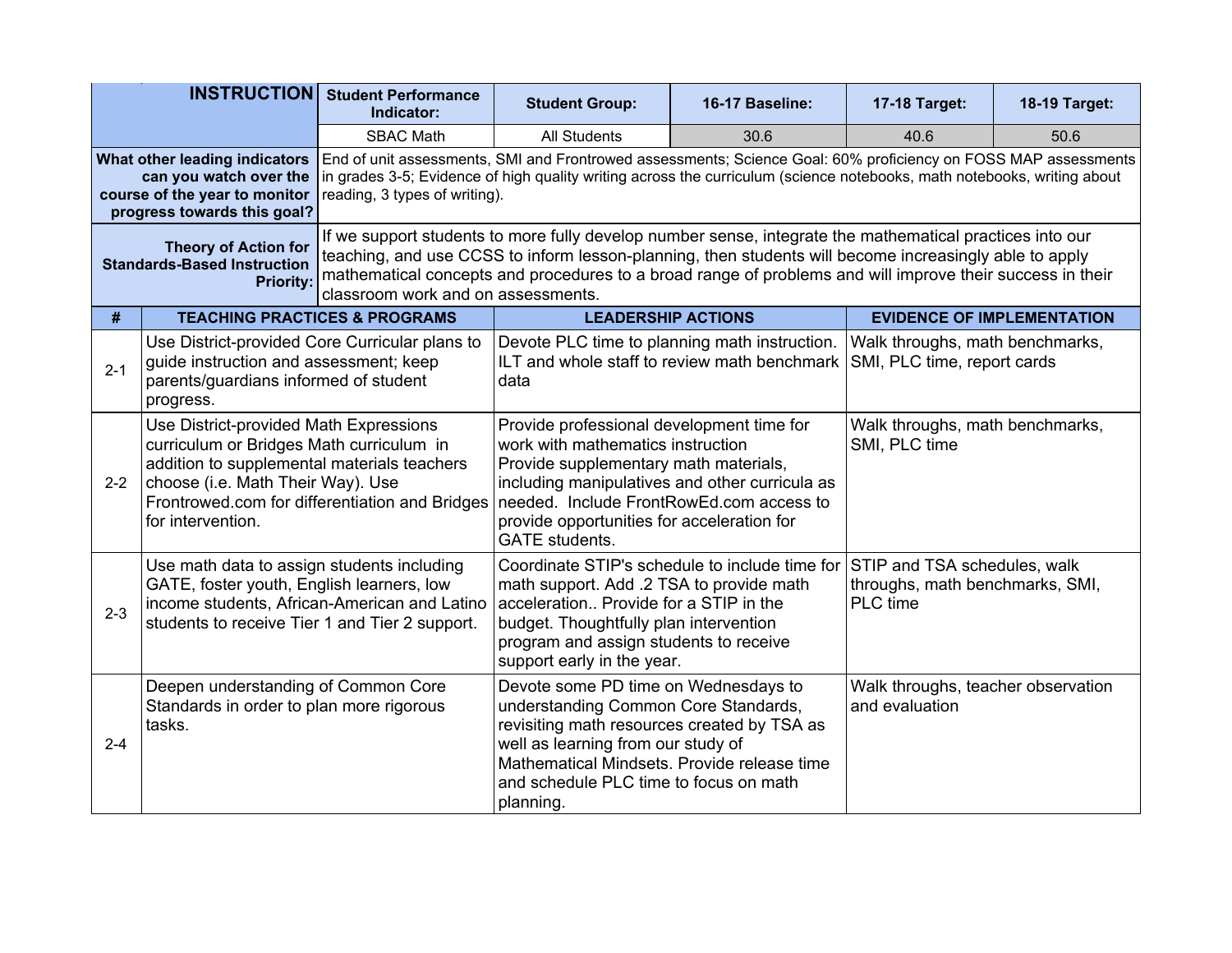| $2 - 5$ | Implement strategies from Mathematical<br>Mindsets.                                                                                  | Collaborate with mental health interns to<br>support students. Provide funding for mental<br>health interns.                                                                                                        | Walk throughs, teacher observation<br>and evaluation |
|---------|--------------------------------------------------------------------------------------------------------------------------------------|---------------------------------------------------------------------------------------------------------------------------------------------------------------------------------------------------------------------|------------------------------------------------------|
| $2 - 6$ | Provide math homework that involves families<br>in supporting children and understanding<br><b>CCSS</b> in math.                     | Plan for and schedule Family Math Night and<br>one parent education event regarding math<br>standards (likely PTA funded). Include math<br>program in afterschool offerings as well as<br>access to Frontrowed.com. | Conversations with teachers                          |
| $2 - 7$ | Special education staff should use Common<br>Core Math Standards to plan instruction in<br>support of math goals for their students. | Include special education staff in all math PD<br>and encourage collaboration between general<br>education and special education staff.                                                                             | PD schedule                                          |

| <b>CONDITIONS FOR STUDENT</b>                                                                                                                                                                                                                                                                      |                                                                                                                                                                                                                                                                                               | <b>Priority ("Big Rock"):</b>                       |                                                                                                                                                                                                                            | <b>JUNE 2021 GOAL</b>                                                                                                                                               |                                           |                                     |  |
|----------------------------------------------------------------------------------------------------------------------------------------------------------------------------------------------------------------------------------------------------------------------------------------------------|-----------------------------------------------------------------------------------------------------------------------------------------------------------------------------------------------------------------------------------------------------------------------------------------------|-----------------------------------------------------|----------------------------------------------------------------------------------------------------------------------------------------------------------------------------------------------------------------------------|---------------------------------------------------------------------------------------------------------------------------------------------------------------------|-------------------------------------------|-------------------------------------|--|
|                                                                                                                                                                                                                                                                                                    | <b>&amp; ADULT LEARNING/ MULTI-</b><br><b>TIERED SYSTEMS OF</b>                                                                                                                                                                                                                               | Professional<br>Development                         |                                                                                                                                                                                                                            | By June 2019, all teachers will have expanded their skills in culturally responsive instruction,<br>and in math pedagogy. This will mean a reduction of 5% in URFs. |                                           |                                     |  |
| <b>SUPPORT/ PROFESSIONAL</b><br><b>DEVELOPMENT</b>                                                                                                                                                                                                                                                 |                                                                                                                                                                                                                                                                                               | <b>Performance Indicator:</b>                       | <b>Student Group (if</b><br>relevant):                                                                                                                                                                                     | 16-17 Baseline:                                                                                                                                                     |                                           | 18-19 Target:                       |  |
|                                                                                                                                                                                                                                                                                                    |                                                                                                                                                                                                                                                                                               | <b>Office Referrals</b>                             | <b>All Students</b>                                                                                                                                                                                                        | 19                                                                                                                                                                  | 18                                        | 17                                  |  |
| What other leading indicators<br>Academic data, URFs, CHKS give information about student outcomes based on PD. Staff feedback about professional<br>development will give info about its effectiveness.<br>can you watch over the<br>course of the year to monitor<br>progress towards this goal? |                                                                                                                                                                                                                                                                                               |                                                     |                                                                                                                                                                                                                            |                                                                                                                                                                     |                                           |                                     |  |
|                                                                                                                                                                                                                                                                                                    | <b>Theory of Action for</b><br><b>Conditions for Student &amp;</b>                                                                                                                                                                                                                            | Adult Learning Priority: will be kept to a minimum. | If teachers expand their skills in culturally responsive instruction in all areas and if teachers increase<br>collaboration around math instruction and support, then our achievement gap will narrow and student conflict |                                                                                                                                                                     |                                           |                                     |  |
| #                                                                                                                                                                                                                                                                                                  | <b>TEACHING PRACTICES &amp; PROGRAMS</b>                                                                                                                                                                                                                                                      |                                                     | <b>LEADERSHIP ACTIONS</b>                                                                                                                                                                                                  |                                                                                                                                                                     | <b>EVIDENCE OF IMPLEMENTATION</b>         |                                     |  |
| $3 - 1$                                                                                                                                                                                                                                                                                            | Teach new PBIS matrix (including voice<br>levels), continue use of Cougar<br>Commendations, use restorative practices to<br>facilitate conflict resolution to help<br>kindergarten transition, welcoming new<br>students and reinforcing schoolwide<br>expectations with continuing students. |                                                     | IPBIS team continues meeting to plan and<br>train staff during Phase 2 of PBIS<br>implementation; provide restorative questions<br>& conversation starters to staff & review<br>training                                   |                                                                                                                                                                     | Low numbers of URFs and no<br>suspensions |                                     |  |
| $3-2$                                                                                                                                                                                                                                                                                              | Integrate culturally responsive teaching<br>strategies into instruction to support all<br>students, in particular our students of color,<br>newcomers homeless and foster youth.                                                                                                              |                                                     | Purchase Zaretta Hammond's book Culturally<br>Responsive Education and the Brain and use<br>it for a staff read                                                                                                            |                                                                                                                                                                     | on race and income on SBAC                | Reduction in achievement gaps based |  |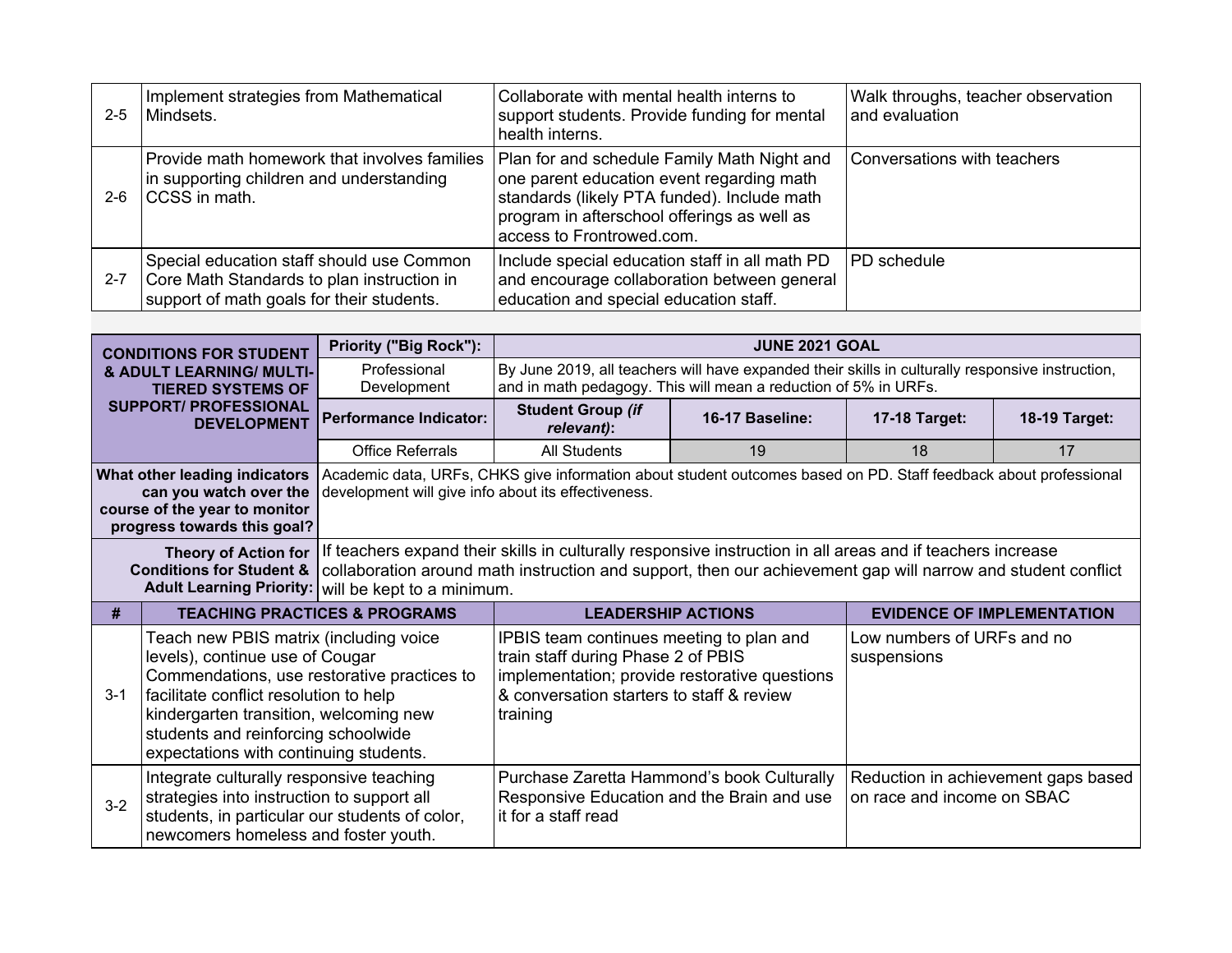| $3-3$   | Teach & reinforce our school mantra, "At<br>Crocker, we show respect to everyone," as<br>well as words of the month, use Caring School<br>Community curriculum | Parent workshops on issues relating to equity<br>(pending PTA funding), PD time to review how<br>mantra & words of the month are taught in<br>class and during assemblies | Reflection? Meeting notes? Low URFs<br>and no suspensions                                                         |
|---------|----------------------------------------------------------------------------------------------------------------------------------------------------------------|---------------------------------------------------------------------------------------------------------------------------------------------------------------------------|-------------------------------------------------------------------------------------------------------------------|
| $3-4$   | <b>TBD</b>                                                                                                                                                     | Joint faculty/parent equity team continues<br>work begun at National Equity Project<br>institute.                                                                         | Reflection? Meeting notes? Low URFs<br>and no suspensions                                                         |
| $3-6$   | Collaborate with colleagues around standards<br>and curriculum                                                                                                 | Provide time for vertical and grade level<br>alignment around standards and curriculum                                                                                    | Improved math scores (benchmark,<br>SMI, SBAC), conversations with grade<br>level teams                           |
| $3-6$   | Joint lesson planning                                                                                                                                          | Lesson study                                                                                                                                                              | Improved math scores (benchmark,<br>SMI, SBAC)                                                                    |
| $3 - 7$ | Participate in collaboration around social<br>justice issues with Edna Brewer student<br>leaders, who will also teach about restorative<br>justice circles.    | Help coordinate social justice collaboration                                                                                                                              | Actions taken by students (i.e. letter-<br>writing, posters, etc.) and notes from<br>debrief after implementation |

| <b>CONDITIONS FOR</b><br><b>ENGLISH LANGUAGE</b><br><b>LEARNERS</b> |                                                                                                                                                                 | <b>Priority ("Big Rock"):</b>            |                                                                                                                                                                                                                                  | <b>JUNE 2021 GOAL</b>         |                                   |                      |                   |  |  |
|---------------------------------------------------------------------|-----------------------------------------------------------------------------------------------------------------------------------------------------------------|------------------------------------------|----------------------------------------------------------------------------------------------------------------------------------------------------------------------------------------------------------------------------------|-------------------------------|-----------------------------------|----------------------|-------------------|--|--|
|                                                                     |                                                                                                                                                                 | <b>ELD</b>                               | All eligible students will reclassify by June 2019.                                                                                                                                                                              |                               |                                   |                      |                   |  |  |
|                                                                     |                                                                                                                                                                 | <b>Student Performance</b><br>Indicator: | <b>Student Group:</b>                                                                                                                                                                                                            | 16-17 Baseline:               | <b>17-18 Target:</b>              | <b>18-19 Target:</b> |                   |  |  |
|                                                                     |                                                                                                                                                                 | English Learner<br>Reclassification      | <b>All Students</b>                                                                                                                                                                                                              | n/a due to student<br>numbers | n/a due to student<br>numbers     | 100%                 |                   |  |  |
|                                                                     | What other leading indicators<br>can you watch over the<br>course of the year to monitor<br>progress towards this goal?                                         | Reclassification, SRI                    |                                                                                                                                                                                                                                  |                               |                                   |                      |                   |  |  |
|                                                                     |                                                                                                                                                                 |                                          | Theory of Action for English If we provide dedicated English language instruction and use GLAD strategies with English learners, these<br>Language Learners Priority: students will improve their skills and reclassify on time. |                               |                                   |                      |                   |  |  |
| #                                                                   | <b>TEACHING PRACTICES &amp; PROGRAMS</b>                                                                                                                        |                                          | <b>LEADERSHIP ACTIONS</b>                                                                                                                                                                                                        |                               | <b>EVIDENCE OF IMPLEMENTATION</b> |                      |                   |  |  |
| $4 - 1$                                                             | Participate in professional development<br>related to improving ELA instruction for ELL<br>students and implement targeted instruction<br>for English learners. |                                          | Hire STIP to provide release time for teachers'<br>professional development and support ELL<br>students Schedule professional development<br>opportunities as well as reading lab to support<br>English learners.                |                               |                                   |                      | CELDT? Adept? SRI |  |  |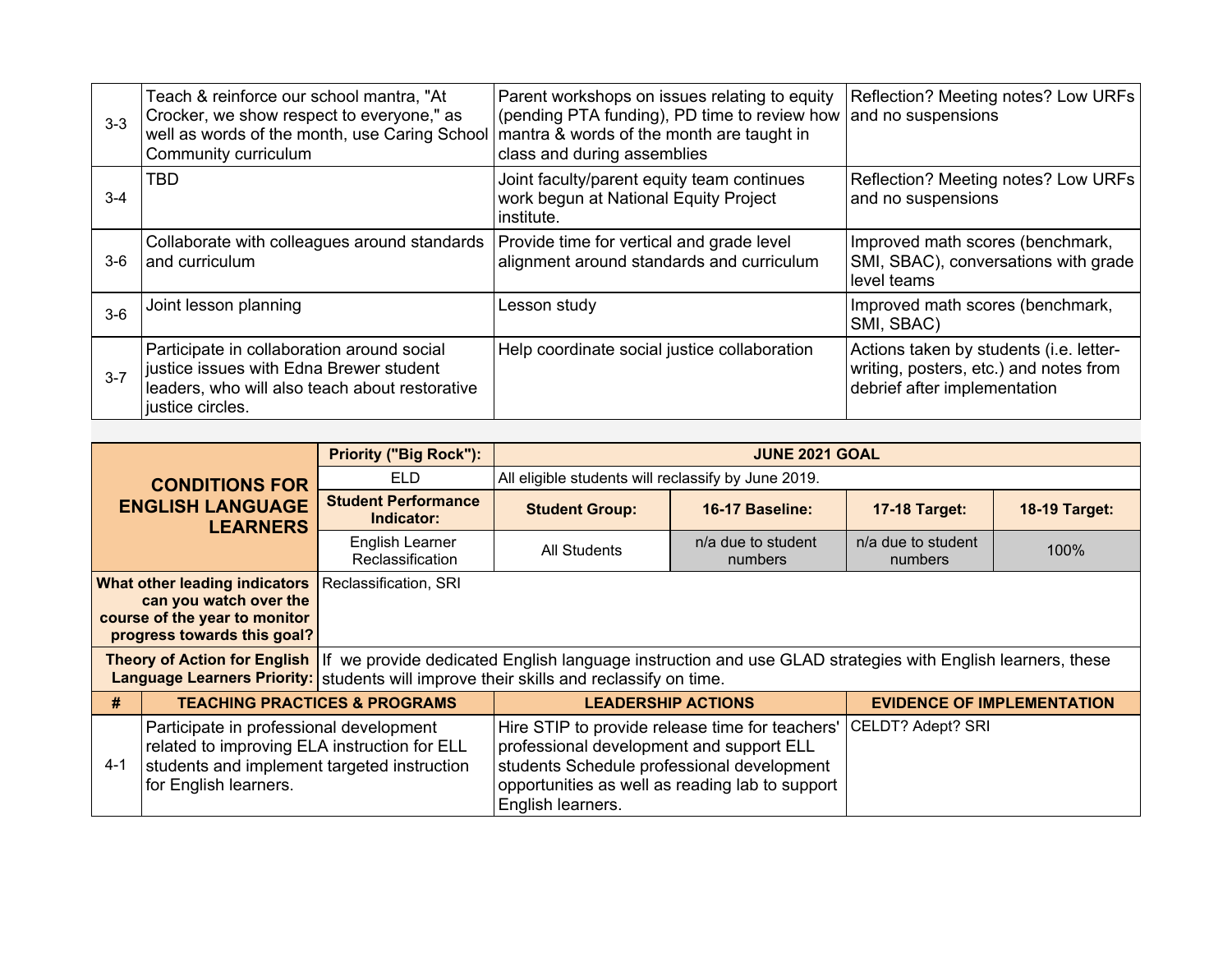| 4-2     | Teachers with English learners in their classes In partnership with ELLMA, teachers learn<br>will implement integrated ELD using 2 high-<br>leverage strategies for Integrated ELD:<br>Academic Discussions and Interactive<br>Wordwall.                                                                         | high-leverage strategies. Teachers to create<br>lessons or units based on grade-level content.<br>Extended contract pay and sub release days<br>for teacher training. | Classroom observations and feedback<br>notes                          |
|---------|------------------------------------------------------------------------------------------------------------------------------------------------------------------------------------------------------------------------------------------------------------------------------------------------------------------|-----------------------------------------------------------------------------------------------------------------------------------------------------------------------|-----------------------------------------------------------------------|
| $4 - 4$ | Teachers of ELLs will engage families at least<br>twice a year in academic goals setting via<br>parent conferences. Teachers will use the ELL before conferences.<br>Snapshots to discuss student progress and<br>create a plan of action for the student to move<br>towards reclassification with the families. | Model and set the expectation of sharing the<br>EL Snapshot with teachers during teacher PD                                                                           | Observations of goal setting conferences<br>and parent sign-in forms. |
| $4 - 4$ | Reclassficiation criteria and data will be<br>shared with parents.                                                                                                                                                                                                                                               | Set dates on master calendar for<br>reclassification parent meetings.                                                                                                 | Calendar                                                              |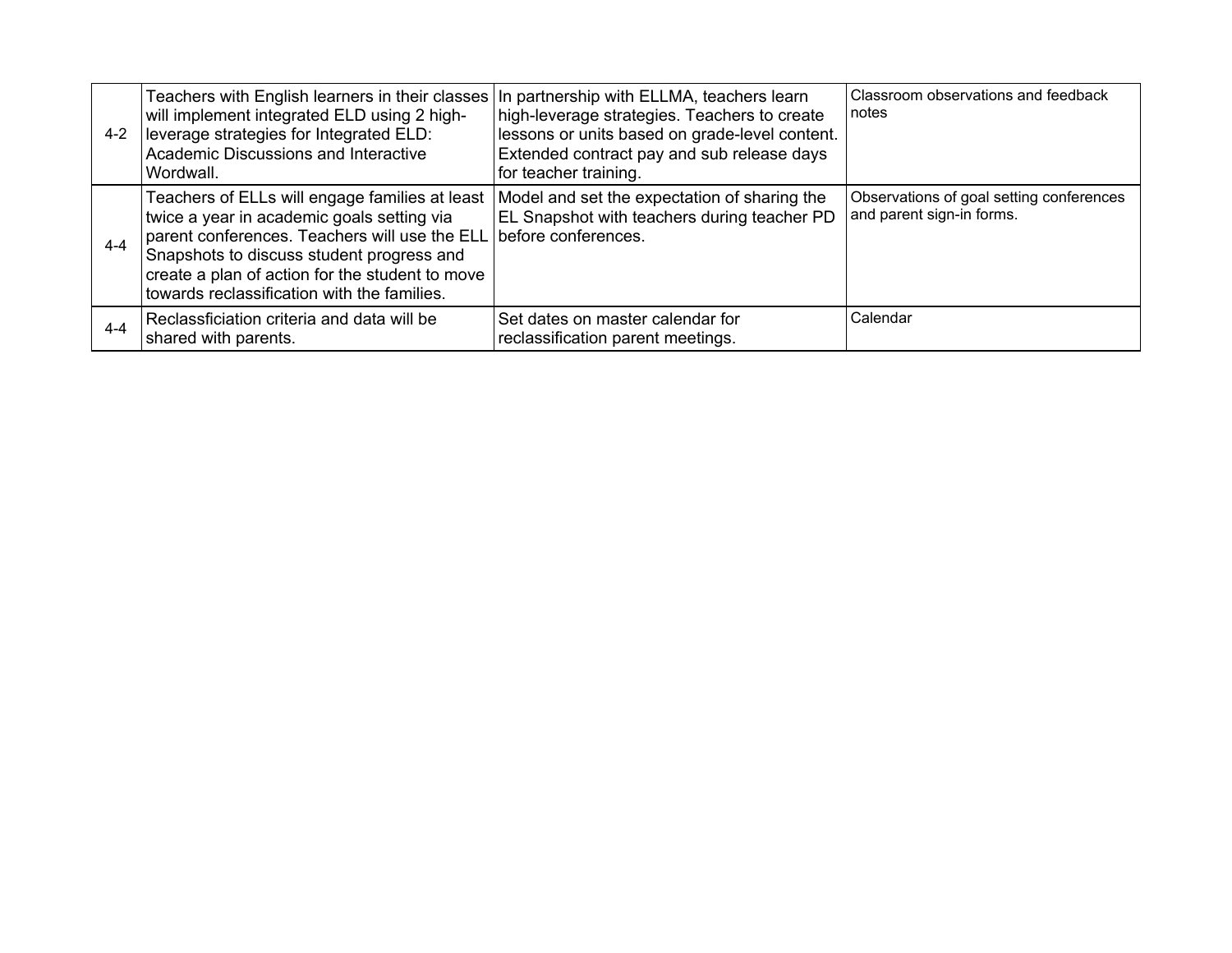# **PROPOSED 2018-19 SCHOOL SITE BUDGET Site Number:** 111 School: Crocker Highlands Elementary School

| <b>BUDGET</b><br><b>AMOUNT</b> | <b>BUDGET</b><br><b>RESOURCE</b>        | <b>SPECIFIC BUDGET ACTION</b>        | <b>ASSOCIATED</b><br><b>PRIORITY/GOAL</b> | <b>ASSOCIATED</b><br><b>LCAP ACTION</b><br><b>AREA</b>                | <b>OBJECT</b><br><b>CODE</b> | <b>POSITION</b><br><b>TITLE</b>                            | <b>UPC</b> | <b>FTE</b> | <b>BUDGET</b><br><b>ACTION</b><br><b>NUMBER</b> |
|--------------------------------|-----------------------------------------|--------------------------------------|-------------------------------------------|-----------------------------------------------------------------------|------------------------------|------------------------------------------------------------|------------|------------|-------------------------------------------------|
| \$1,193.40                     | <b>General Purpose</b><br>Discretionary | EEIP                                 | Rigorous Common<br>Core Tasks in Math     | A2.1<br>Implementation of<br>the CCSS &<br><b>NGSS</b>                | 1105                         | <b>TCHR EDUC</b><br><b>ENHNCMNT/IN</b><br><b>TVNT PROG</b> | TCEEIP0029 | 0.01       | $111 - 1$                                       |
| \$4,953.48                     | <b>General Purpose</b><br>Discretionary | Extra Time                           | Professional<br>Development               | A2.5 Teacher<br>Professional<br>Development for<br>CCSS & NGSS        | 1120                         |                                                            |            |            | $111 - 2$                                       |
| \$12,852.89                    | <b>General Purpose</b><br>Discretionary | STIP (Math intervention)             | Rigorous Common<br>Core Tasks in Math     | A2.1<br>Implementation of<br>the CCSS &<br><b>NGSS</b>                | 1105                         | <b>TEACHER</b><br><b>STIP</b>                              | TCSTIP9999 | 0.25       | $111-3$                                         |
| \$11,255.30                    | <b>General Purpose</b><br>Discretionary | STIP (Math intervention)             | Rigorous Common<br>Core Tasks in Math     | A2.1<br>Implementation of<br>the CCSS &<br><b>NGSS</b>                | 1105                         | <b>TEACHER</b><br><b>STIP</b>                              | TCSTIP0431 | 0.30       | $111 - 4$                                       |
| \$14,860.44                    | <b>General Purpose</b><br>Discretionary | <b>Teacher Substitutes</b>           | Professional<br>Development               | A2.5 Teacher<br>Professional<br>Development for<br>CCSS & NGSS        | 1150                         |                                                            |            |            | $111 - 5$                                       |
| \$1,238.37                     | <b>General Purpose</b><br>Discretionary | <b>Clerical Substitutes</b>          | Professional<br>Development               | A5.1 School<br>Culture & Climate<br>(Safe &<br>Supportive<br>Schools) | 2450                         |                                                            |            |            | $111 - 6$                                       |
| \$2,525.00                     | <b>General Purpose</b><br>Discretionary | <b>Books Other Than Textbooks</b>    | Standards-Driven<br>Planning in ELA       | A2.3 Standards-<br>Aligned Learning<br><b>Materials</b>               | 4200                         |                                                            |            |            | $111 - 7$                                       |
| \$19,183.20                    | General Purpose<br>Discretionary        | <b>Classroom and Office Supplies</b> | Standards-Driven<br>Planning in ELA       | A2.3 Standards-<br>Aligned Learning<br>Materials                      | 4310                         |                                                            |            |            | $111 - 8$                                       |
| \$2,000.00                     | <b>General Purpose</b><br>Discretionary | Computers                            | Rigorous Common<br>Core Tasks in Math     | A3.1 Blended<br>Learning                                              | 4420                         |                                                            |            |            | $111-9$                                         |
| \$7,000.00                     | <b>General Purpose</b><br>Discretionary | Copier maintenance                   | Standards-Driven<br>Planning in ELA       | A2.3 Standards-<br>Aligned Learning<br><b>Materials</b>               | 5610                         |                                                            |            |            | $111 - 10$                                      |
| \$18,000.00                    | <b>General Purpose</b><br>Discretionary | <b>Mental Health Interns</b>         | Standards-Driven<br>Planning in ELA       | A5.2 Health and<br>Wellness (Mental<br>& Physical Health)             | 5739                         | <b>Mental Health</b><br>Interns                            |            |            | $111 - 11$                                      |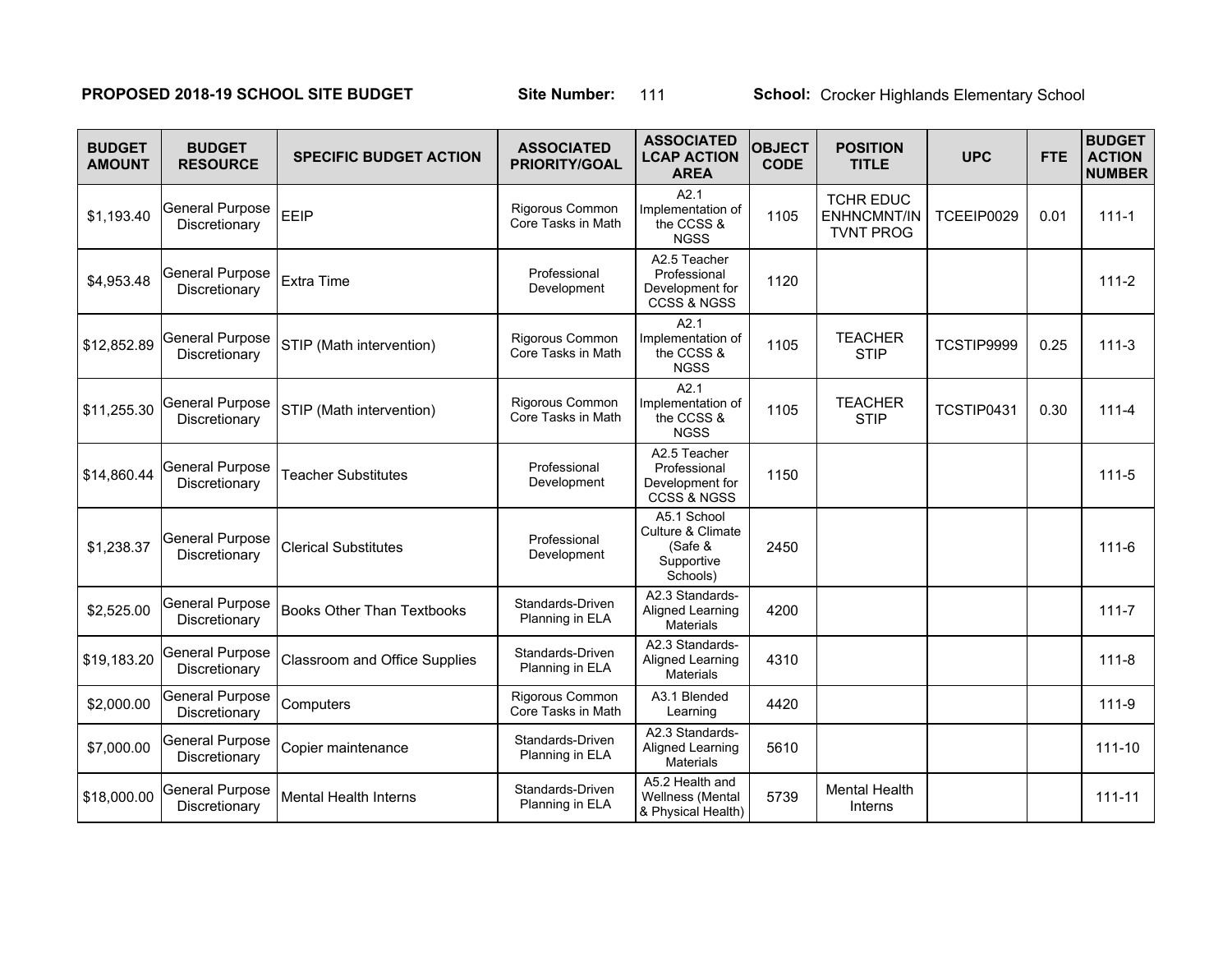| \$300.00    | General Purpose<br>Discretionary | Postage                                                                                                          | Standards-Driven<br>Planning in ELA   | A5.1 School<br>Culture & Climate<br>(Safe &<br>Supportive<br>Schools) | 5910                                                        | Postage                                    |            |      | $111 - 12$ |
|-------------|----------------------------------|------------------------------------------------------------------------------------------------------------------|---------------------------------------|-----------------------------------------------------------------------|-------------------------------------------------------------|--------------------------------------------|------------|------|------------|
| \$4,773.61  | <b>LCFF</b><br>Supplemental      | EEIP to support ELLs, low-<br>income youth and foster youth<br>with math skills development                      | Rigorous Common<br>Core Tasks in Math | A2.1<br>Implementation of<br>the CCSS &<br><b>NGSS</b>                | TCHR EDUC<br>1105<br><b>ENHNCMNT/IN</b><br><b>TVNT PROG</b> |                                            | TCEEIP0029 | 0.04 | $111 - 13$ |
| \$27,986.92 | General Purpose<br>Discretionary | TSA to support ELLs, low-income<br>youth and foster youth with math<br>skills development                        | Rigorous Common<br>Core Tasks in Math | A2.1<br>Implementation of<br>the CCSS &<br><b>NGSS</b>                | 1119                                                        | 10 MONTH<br><b>CLASSROOM</b><br><b>TSA</b> | C10TSA9999 | 0.20 | $111 - 14$ |
| \$26,262.37 | <b>LCFF</b><br>Supplemental      | STIP to support ELLs, low-<br>income and foster youth with<br>English language development<br>and reading skills | Standards-Driven<br>Planning in ELA   | A4.1 English<br>Learner<br>Reclassification                           | 1105                                                        | <b>TEACHER</b><br><b>STIP</b>              | TCSTIP0431 | 0.70 | $111 - 15$ |
| \$485.27    | LCFF<br>Supplemental             | Supplies to support academic<br>acceleration                                                                     | Rigorous Common<br>Core Tasks in Math | A2.3 Standards-<br>Aligned Learning<br><b>Materials</b>               | 4310                                                        |                                            |            |      | 111-16     |